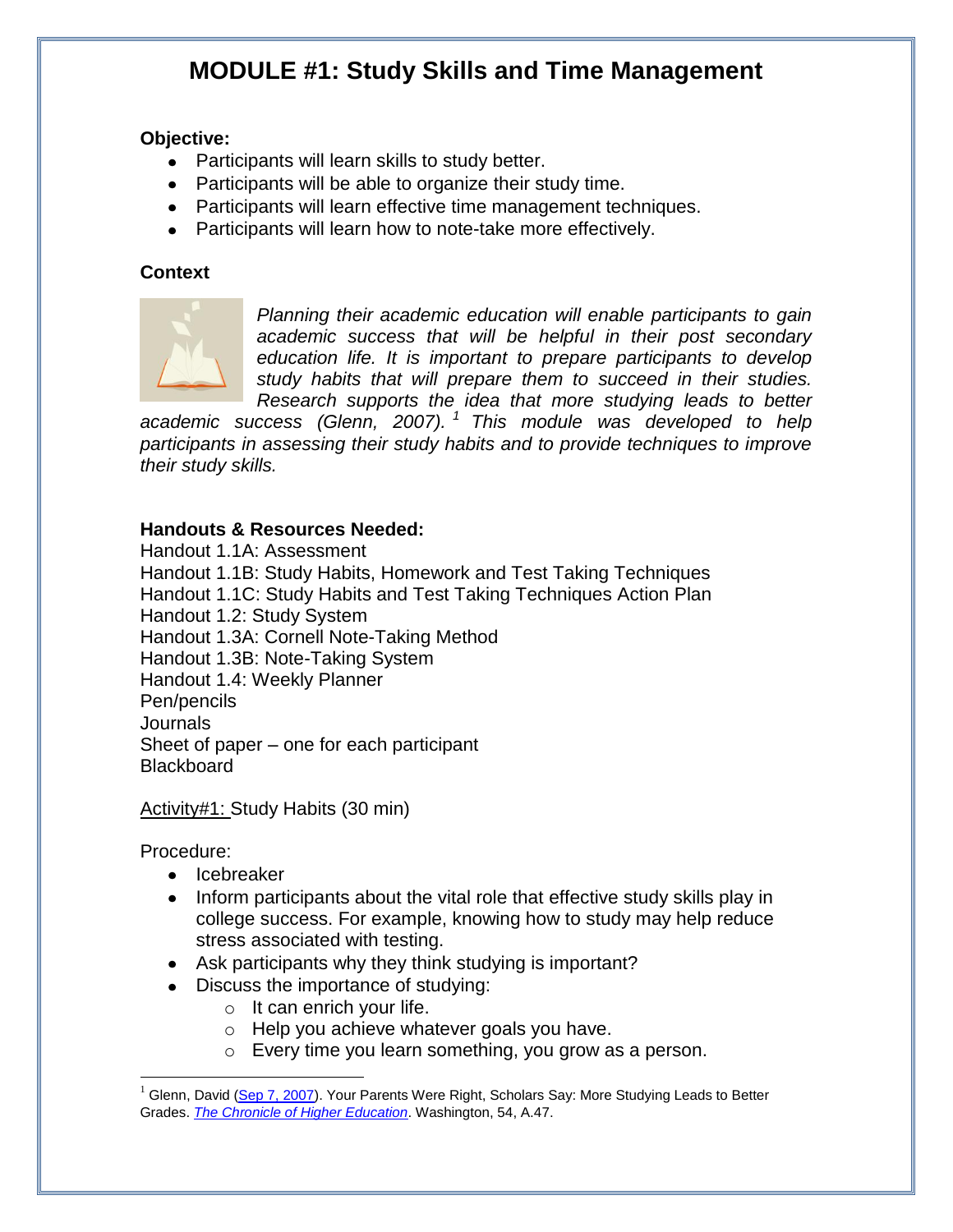- Ask participants what exactly they do during their study time.
- Provide Handout 1.1A and have participants assess their study habits.
- Once participants complete the assessment, have them look through the "Study Habits, Homework and Test Taking Techniques" (Handout 1.1B) to recognize some techniques that will help to develop good study habits.
- Have the participants complete the sheet in "Study Habits and Test Taking" Techniques Action Plan" (Handout 1.1C) to improve their current study habits.
- Once participants complete the action plan, have participants engage in open discussion to discuss it.
- Debriefing

Activity#2: How Do You Rate in Study Habits? (30 min)

Procedure:

- Icebreaker
- This activity is designed with the purpose of finding out about participants' own study habits, attitudes, and skills. The inventory will point out participants' good habits and serve as a plan to improve on poor study habits. Developing good study habits will allow participants to manage the stress caused by coursework and exams.
- Have participants break into small groups of five and review Handout 1.2: The Study System<sup>2</sup>, which is designed to help participants succeed in tests and exams.
- Have participants discuss in small groups to the following:
	- o Describe their own study setting
	- o Why it is important to make the index card system?
- Debriefing

## Activity#3: Note-Taking Skills (30 min)

Procedure:

- **I**cebreaker
- Taking notes in lecture is an important skill that must be learned because this skill will help participants understand the material, resulting in a successful experience in school. Taking notes will allow participants to improve their concentration and attention to the information provided in class.
- Introduce participants to the following:
	- $\circ$  The main purpose in taking lecture notes is to be a good listener.
	- o To be a good listener, participants must learn to focus and concentrate on the main points of the lecture.
- Ask participants why we need to take notes and write responses on the blackboard.
- Show participants a three-step process method that will help them take useful notes:

 $^{\text{2}}$  Adapted from: Joe Landsberger, Studies Guides and Strategies Website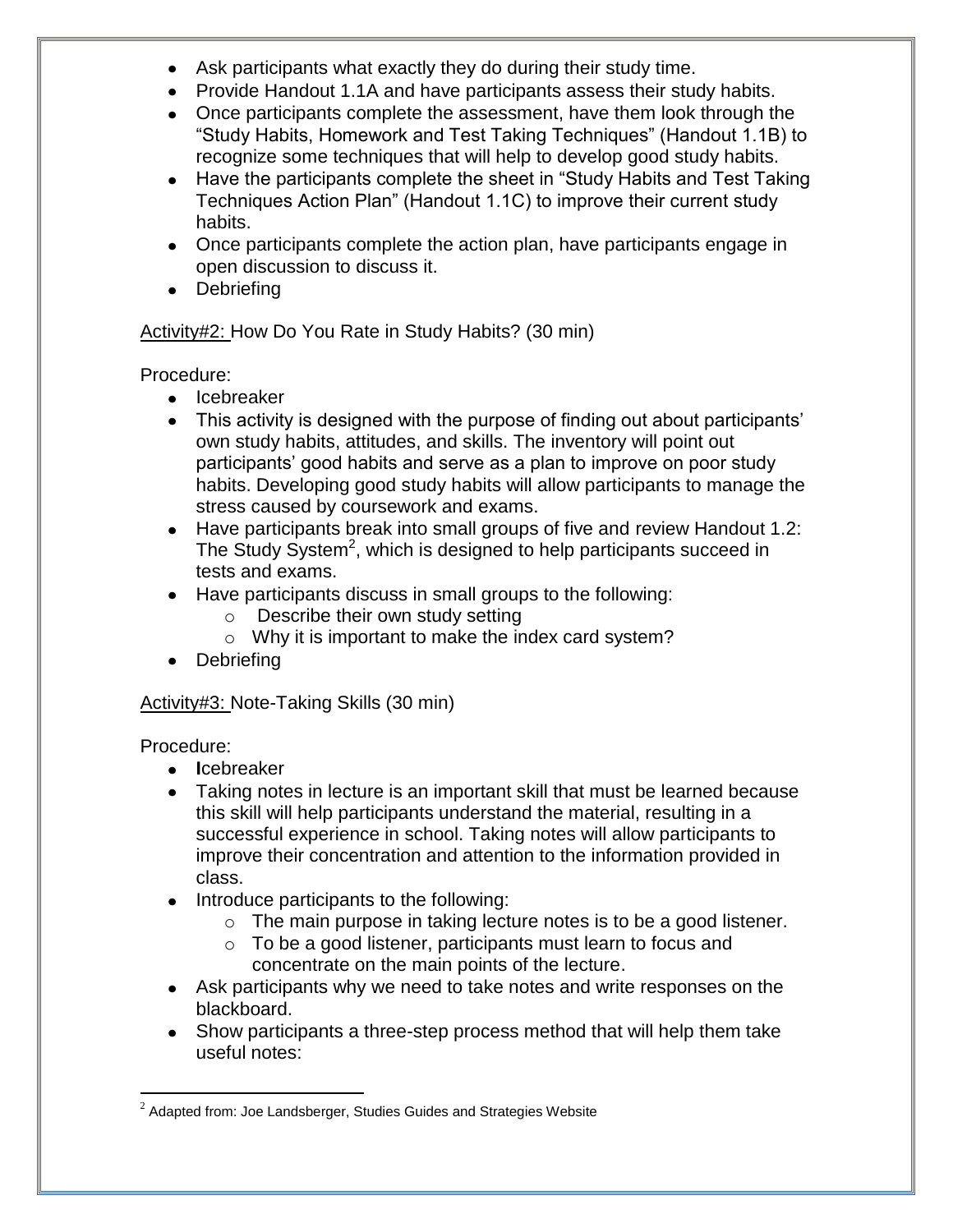- 1. First, write the main points and supporting details including theories, concepts, and facts.
- 2. Second, identify and write down the keywords and key ideas that are the main focus.
- 3. Third, after the class is finished, ask yourself what you learned and summarize it.
- Provide participants a sample of Cornell Note-Taking Metho<sup>3</sup> (Handout 1.3A) to have an idea of this method.
- Look through the Note-Taking System $^4$  (Handout 1.3B) that will help participants to structure their notes the way they will remember them. Encourage participants to apply the three-step process method to their lecture notes.
- Debriefing

## Activity#4: Time Management (55 min)

Procedure:

- Icebreaker
- Managing time effectively will allow participants to work efficiently in their studies, resulting in an improvement in their academic performance. In addition, if participants are able to organize their studies in advance, they will not leave anything until the last minute. Moreover, they will be able to cope well with other outside commitments such as family, friends, and work. Therefore, an action plan for the week is encouraged to help participants balance their coursework and other responsibilities.
- Introduce participants the following:
	- o Time management makes studying easier and helps to improve school grades.
	- $\circ$  One of the ways to manage time better is to develop a "to do list." This will allow participants to finish any school assignments.
- Ask participants to make a weekly planner that will include goals in the first column, tasks in the second column, and time estimates in the third column.
- Tell participants that the list is a way to organize their study time. Introduce an example for the weekly planner (Handout 1.4) and have students complete the handout. Explain that one goal is to receive a B or better on Math. The tasks to complete this goal include finishing the homework (and the time estimate to complete the activity is 1 hour).
- Have participants team up with a partner to come up with a study plan for study dates, places, and times.
- Facilitator will stress that this study planner will help participants by reminding them of their study routine plan.

 $3$  Source: http:www.studygs.net/lcturnote.htm

<sup>4</sup> Sources: http://ccc/byu.edu/learning/note-tak.php. http://www.studygs.net/lcturnote.htm.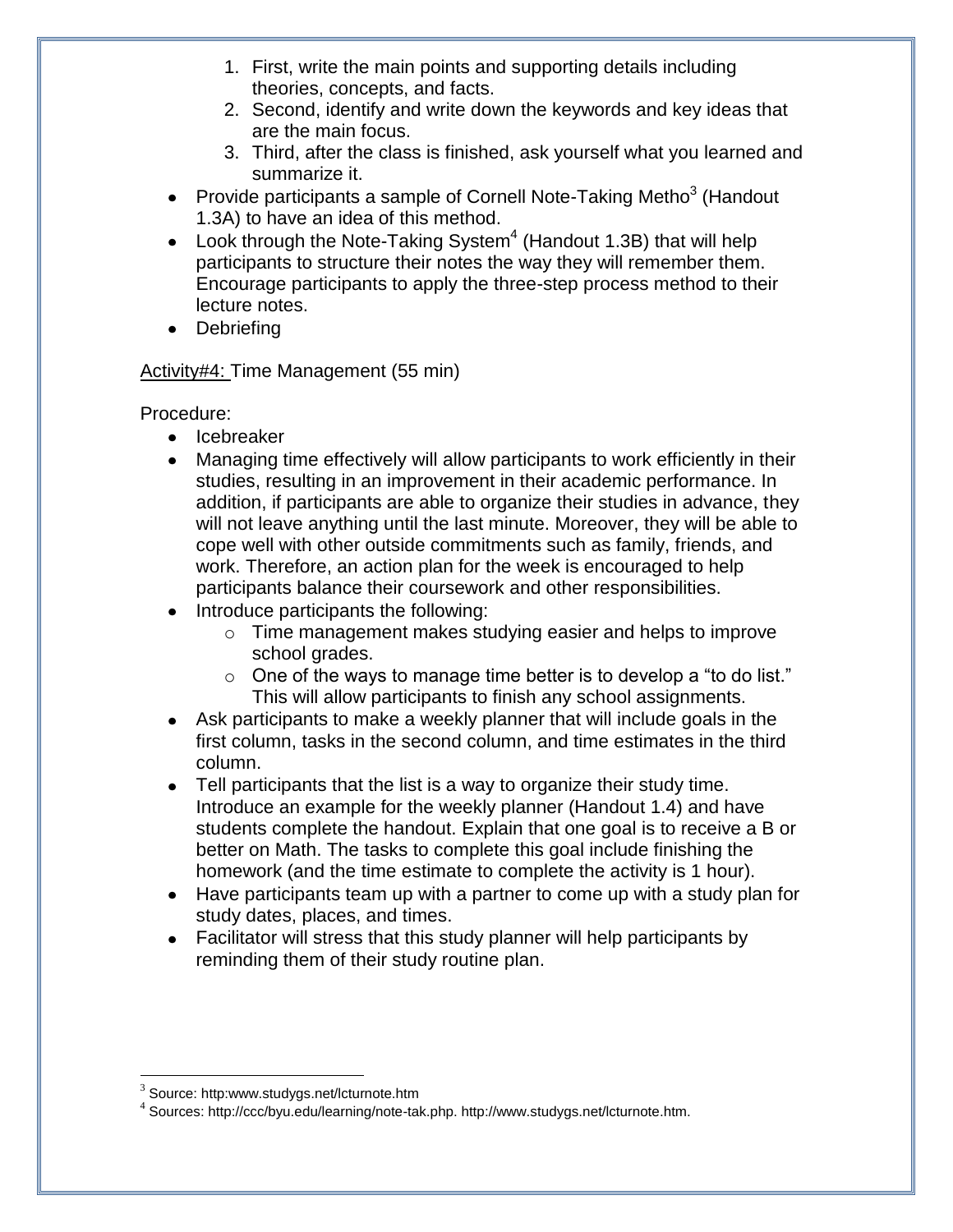#### Handout 1.1A

#### Assessment

- 1. On a scale of 1-10 What would you rate your study habits. One being worst, ten being best  $Why:$
- 2. What type of distractions do you encounter when studying. Ex. friends, phone, lack of interest.

<u> 1989 - Johann Stoff, deutscher Stoff, der Stoff, der Stoff, der Stoff, der Stoff, der Stoff, der Stoff, der S</u>

- 3. Where do you usually study and what type of environment is it.
- 4. Overall how do you classify yourself as a student. Extremely bad Extremely good Very good Very bad Good **Example 1**
- 5. When you have to take an exam do you feel comfortable and prepared or nervous and unprepared? Why?

<u> 1980 - Jan Sterling von de Sterling von de Sterling von de Sterling von de Sterling von de Sterling von de S</u>

<u> 1989 - Johann Barbara, martxa alemaniar amerikan basar da a</u>

6. Why do you feel that your education is important?

<u> 2002 - Johann Stone, mars et al.</u>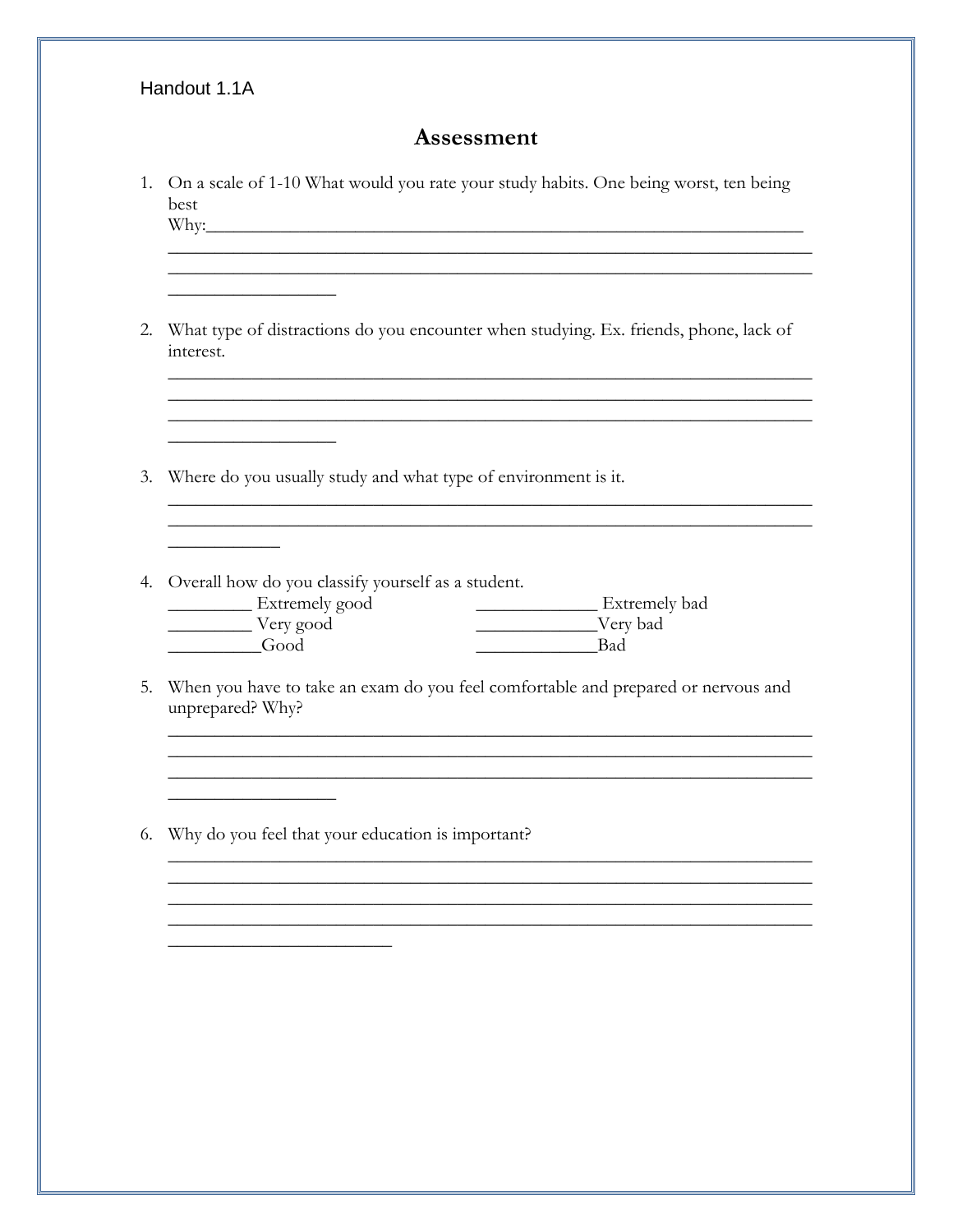## **HANDOUT 1.1B**

# **STUDY HABITS, HOMEWORK AND TEST TAKING TECHNIQUES**



Many of the issues concerning success in school revolve around developing good study habits and expectations regarding homework. You can certainly play a major role in providing the encouragement, environment, and materials necessary for successful studying to take place.

Some general things you can do, include:

- 1. Establish a routine for meals, bedtime and study/homework
- 2. Provide books, supplies, and a special place for studying
- 3. Encourage yourself to get "ready" for studying (Refocus attention and relax)
- 4. Offer to study with a group who will hold you accountable
- 5. Have realistic expectations
- 6. Teach yourself some simple relaxation techniques
- 7. Provide nutritious meals
- 8. Get plenty of sleep
- 9. Cut down the chaos at home (ex, Where's my shoe, my book bag, etc)
- 10. Do not over commit yourself with too many extra activities
- 11. Manage time wisely
- 12. Spend time having fun
- 13. Prepare for tests and discussions
- 14. Be available to listen

# **An established study routine is very important**

If you know, for example, that you are expected to do homework immediately after supper prior to watching television, you will be better able to adjust and ready yourself than if you are allowed to do homework any time you please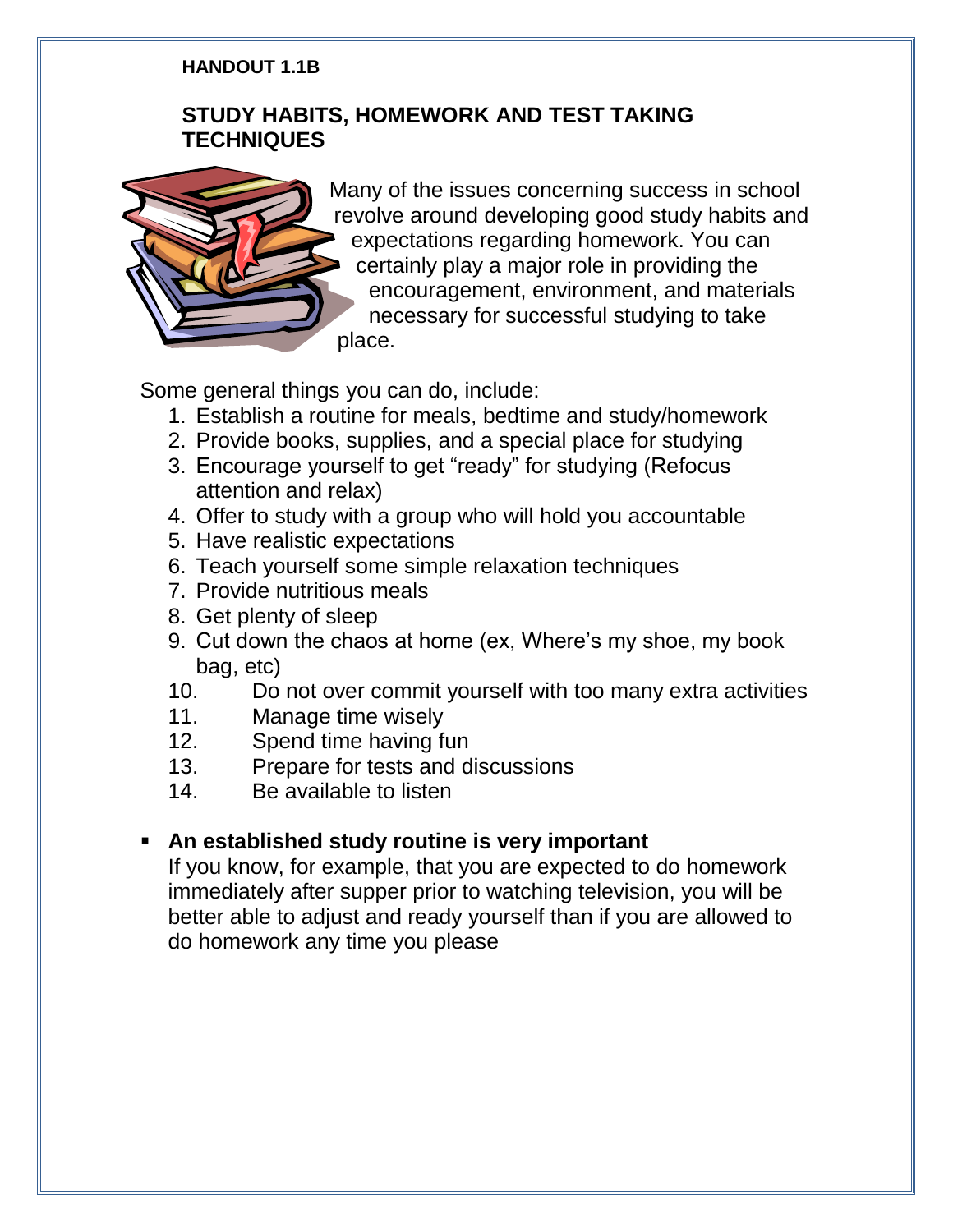#### HANDOUT 1.1C

# **STUDY HABITS AND TEST TAKING TECHNIQUES ACTION PLAN**

What I need to do in order to ensure I improve my current study habits and test taking techniques

- 1. I will study at least\_\_\_\_\_\_\_\_\_\_\_\_\_\_ hours a day.
- 2. I will avoid distractions during times of study.
- 3. I will commit myself to ask for help when needed in class and at home.
- 4. I will apply test-taking techniques needed (Handout1.1A).
- 5. I will take notes during class.

\_\_\_\_\_\_\_\_\_\_\_\_\_\_\_\_\_\_\_\_\_\_\_\_\_

- 6. I will do my best toward my overall academic performance.
- 7. I will:



\_\_\_\_\_\_\_\_\_\_\_\_\_\_\_\_\_\_\_\_\_\_\_\_\_\_\_\_\_\_\_\_\_\_\_\_\_\_\_\_\_\_\_\_\_\_\_\_\_\_\_\_\_\_\_ \_\_\_\_\_\_\_\_\_\_\_\_\_\_\_\_\_\_\_\_\_\_\_\_\_\_\_\_\_\_\_\_\_\_\_\_\_\_\_\_\_\_\_\_\_\_\_\_\_\_\_\_\_\_\_ \_\_\_\_\_\_\_\_\_\_\_\_\_\_\_\_\_\_\_\_\_\_\_\_\_\_\_\_\_\_\_\_\_\_\_\_\_\_\_\_\_\_\_\_\_\_\_\_\_\_\_\_\_\_\_ \_\_\_\_\_\_\_\_\_\_\_\_\_\_\_\_\_\_\_\_\_\_\_\_\_\_\_\_\_\_\_\_\_\_\_\_\_\_\_\_\_\_\_\_\_\_\_\_\_\_\_\_\_\_\_ \_\_\_\_\_\_\_\_\_\_\_\_\_\_\_\_\_\_\_\_\_\_\_\_\_\_\_\_\_\_\_\_\_\_\_\_\_\_\_\_\_\_\_\_\_\_\_\_\_\_\_\_\_\_\_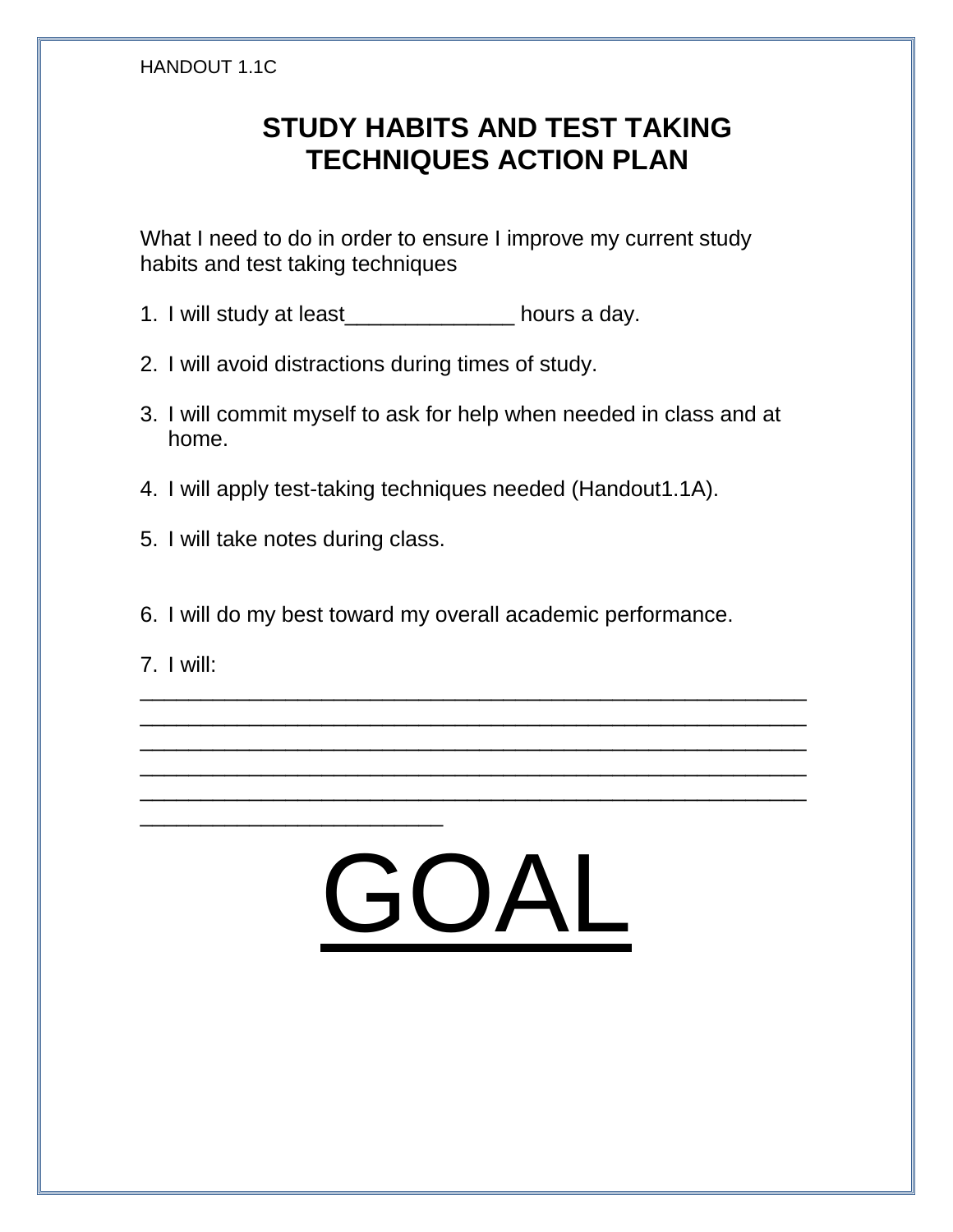Handout 1.2

# **A Study System<sup>5</sup>**

Before you start with the **study system**, it is important to have the right study setting!

- 1. Be comfortable. For example, have a good light in your room
- 2. Be in a quiet room: turn off the radio, TV, computer, and other things that may distract you.
- 3. Clear off top of desk or work table
- 4. Gather needed materials such as books, notebooks, assignments, papers, and pencils/pens
- 5. Keep regular study hours

Once you are all set, make studying your "Business" Do it **efficiently!** Now you can begin with the **Study System:**

- 1. Review your notes and readings frequently, so the material is "fresh"
- 2. As you're reading your text or reviewing your notes, write down questions about the material. Imagine you're teaching the course. What questions would you ask on the exam?
- 3. Keep track of any terms you need to know
- 4. Try the index card system:
	- a. Write each question or term on the back of an index card
	- b. On the front of each index card, write an answer or an explanation for the question or term on the back.

Use your notes and text for a reference, but put the answer or explanation in your own words whenever possible

- c. Shuffle the index cards so you can't figure out any answers based on their location in the deck
- d. Look at the card on the top of the deck: Try to answer the question or explain the term. If you know it, great! Put it on the bottom of the deck. If you don't know it, look at the answer, and put it a few cards down in the deck (so you'll come back to it soon)
- e. Proceed through the deck of cards until you know all of the information

## **SOME TIPS:**

 $\overline{a}$ 

5. Carry your cards with you everywhere. Test yourself while you're waiting in line, riding the bus, etc.

<sup>&</sup>lt;sup>5</sup> Adapted from Joe Landsberger. Study Guides and Strategies website.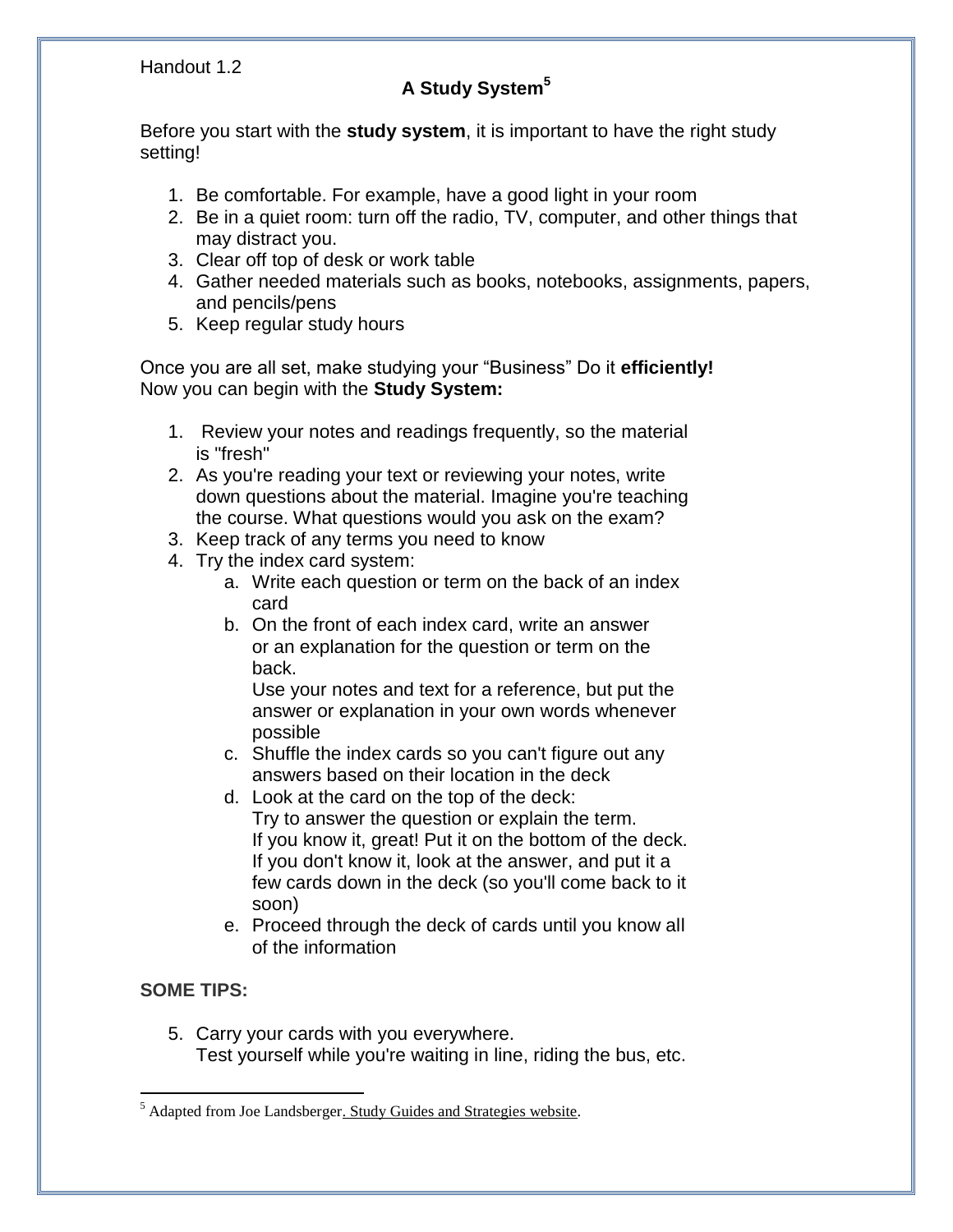- 6. If you think you know an answer, but can't put it into words, you probably don't know it well enough. Explaining the information is a good way to be sure that you know it and it is also a good way to prevent test anxiety.
- 7. Test yourself someplace where nobody can see you and recite the answers out loud. That's the best way to be sure that you can explain them.
- 8. Study with a friend from your class. You can share ideas and help each other out with concepts. You can use each other to make sure that you are explaining your answer adequately.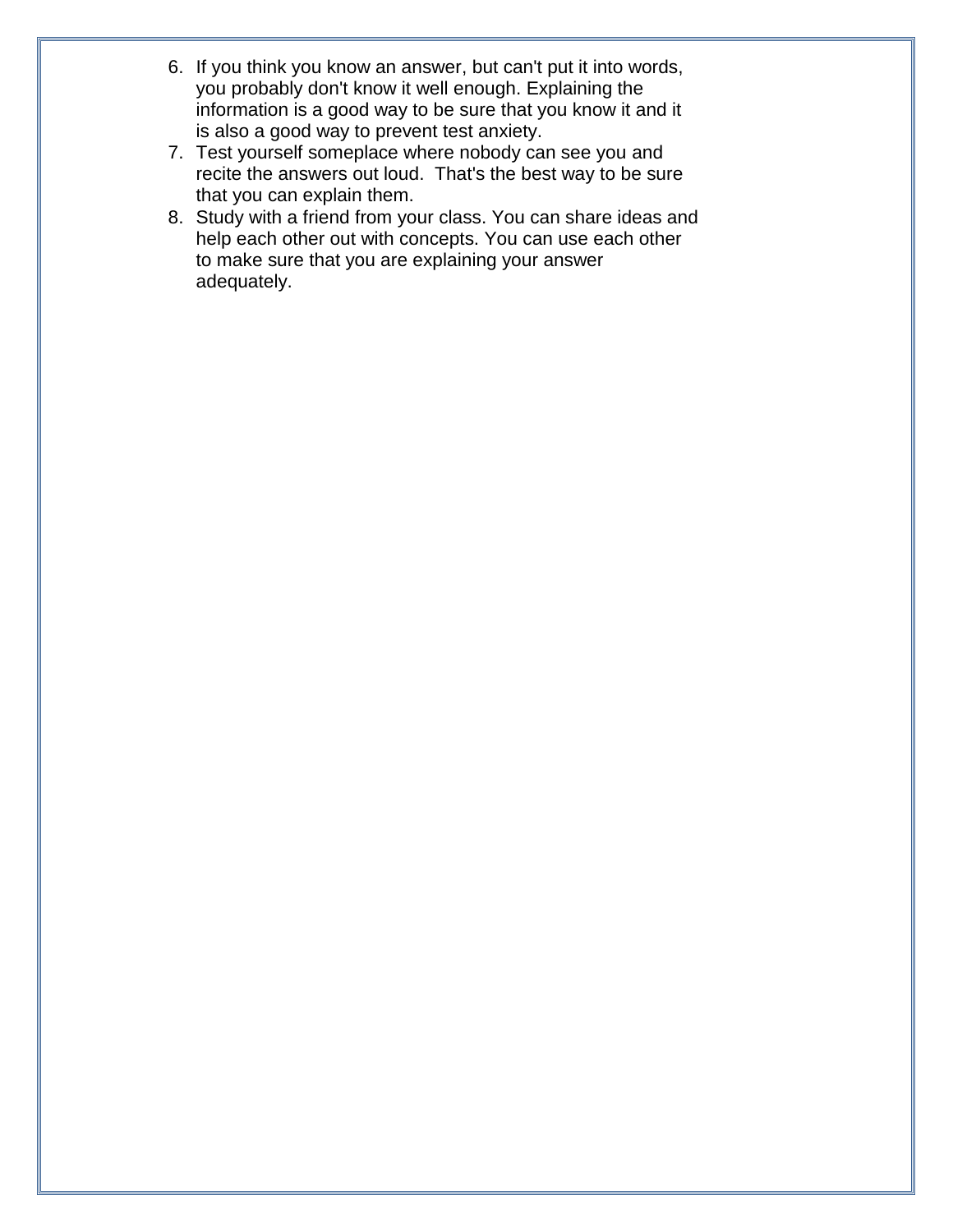# **Cornell Note-Taking Method<sup>6</sup>**

| <b>CORNELL NOTE-TAKING METHOD</b>     |                                                  |  |
|---------------------------------------|--------------------------------------------------|--|
| Step 2:                               | Step 1:                                          |  |
| Keywords,<br>ideas, etc               | Class Notes (main ideas, supporting points, etc) |  |
|                                       |                                                  |  |
| <b>Step3: Reflections and Summary</b> |                                                  |  |
|                                       |                                                  |  |

 $6$  Adapted from: http://www.studygs.net/lcturnote.htm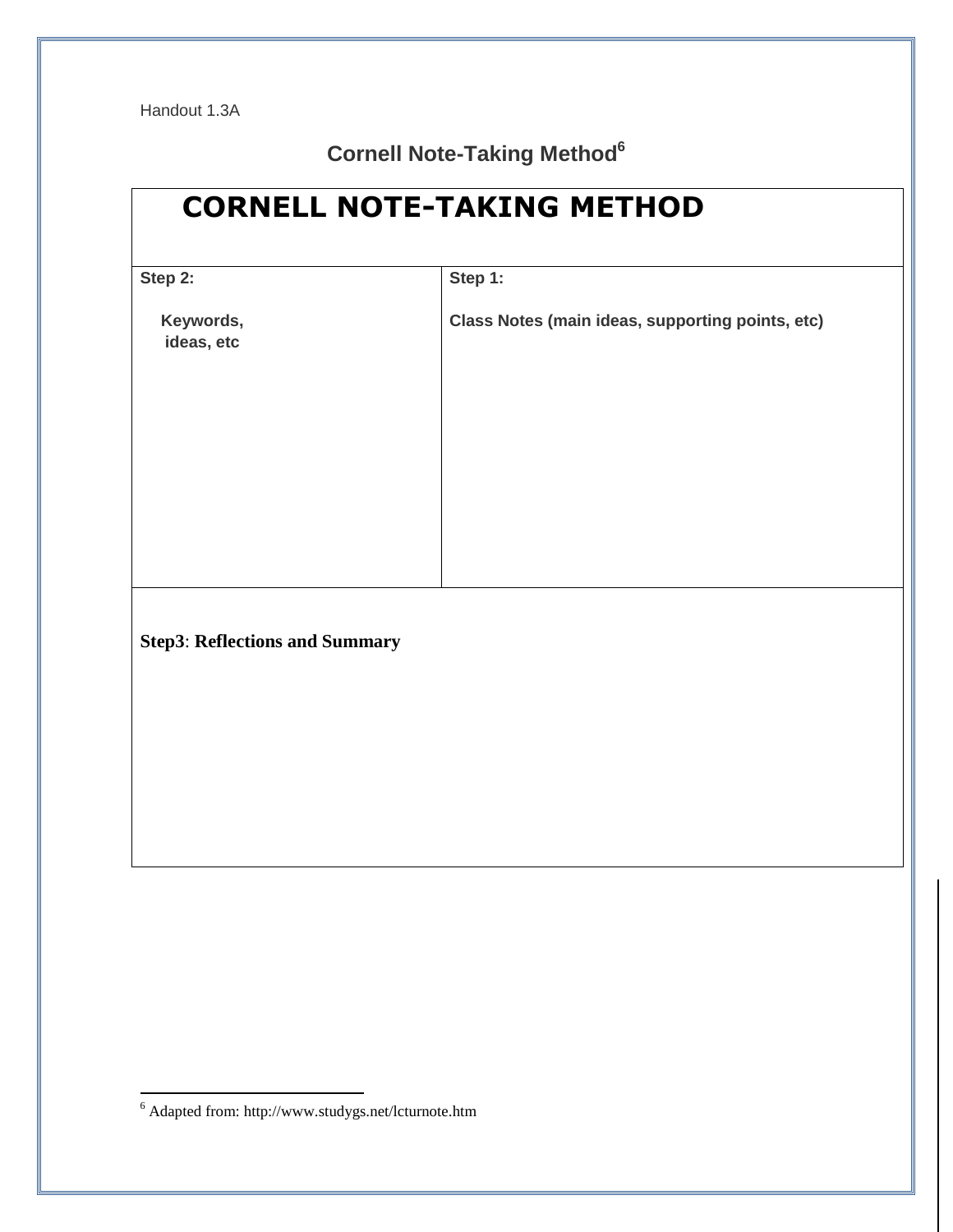Handout 1.3B

# **Note-Taking System<sup>7</sup>**

## **1. Write Down**

- **a.** During class, identify the main points and supporting points in your own words
- **b.** Record key vocabulary, important facts, ideas, concepts, and theories

## **2. Summarize**

**a.** Summarize the main ideas with key words or questions.

# **3. State Out Loud**

- a. Ask yourself what is the main idea or the main concepts taught in class?
- **b.** State facts and ideas in your own words. This step makes notes easier to understand your own thoughts and meaning.

# **4. Think About**

- **a.** Think about and try to understand the material in your own words
- **b.** Ask yourself what is the importance of these facts or ideas?

# **5. Review**

- **a.** Review your notes regularly, after and before the lecture
- b. Reviewing will help you improve your long-term memory ready to be retrieved during exams.
- c. Check the covered material to see if it matches what you have written down in your notes.

<sup>7</sup> Sources: http://ccc.byu.edu/learning/note-tak.php http://www.studygs.net/lcturnote.htm.